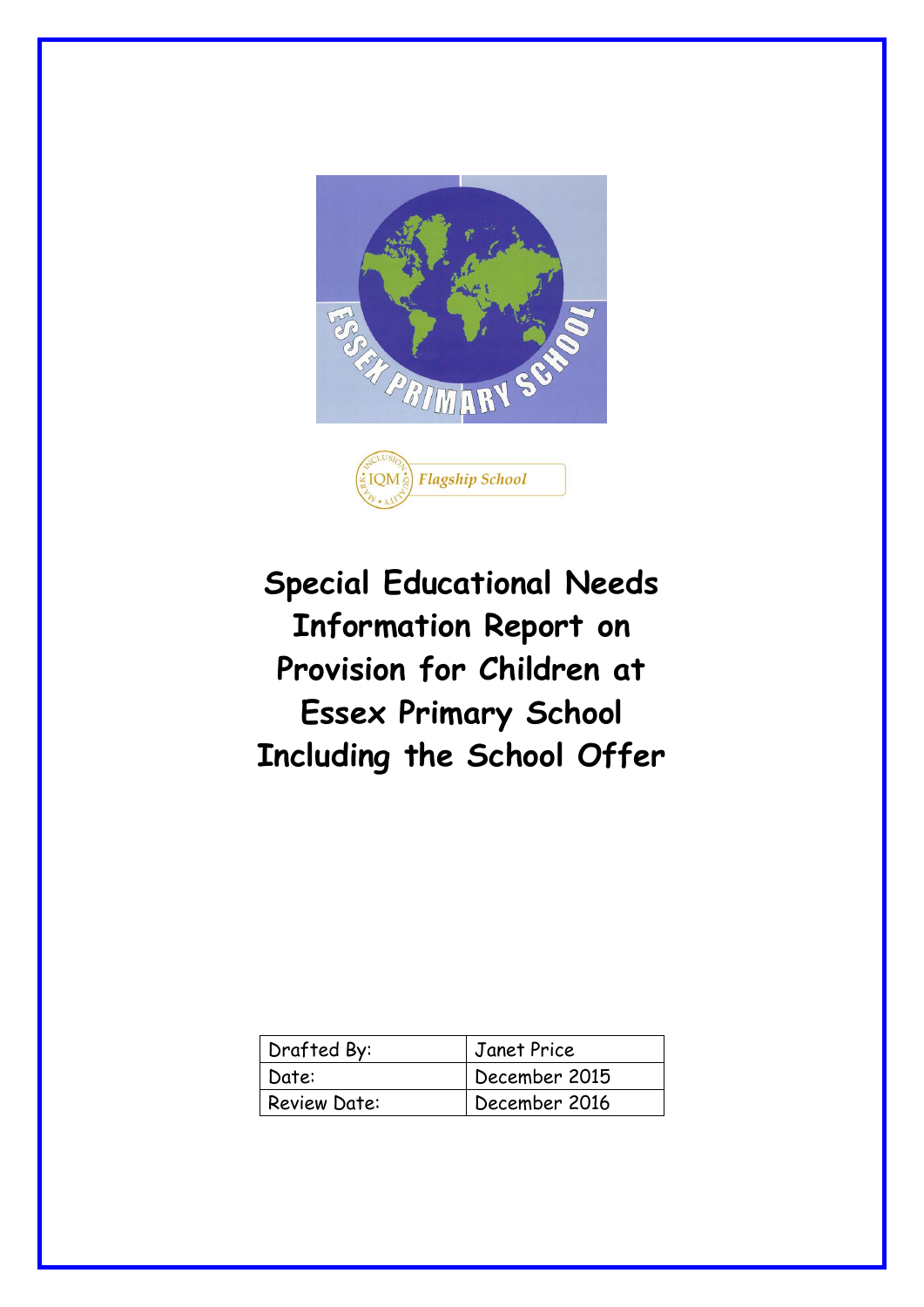

# **SEN provision for Children and Young People at Essex Primary School**

As part of the Children and Families Act 2013, Local Authorities are required to publish a **'Local Offer'** which sets out support that is available for children and young people with SEN in the local area.

Newham's Local Offer is available *on the Newham Website <http://www.newham.gov.uk/Pages/Category/Special-educational-needs.aspx>* This tells parents how to access services in their area and what to expect from these services.

Alongside this, schools are required to publish information about their arrangements for identifying, assessing and making provision for pupils with SEN.

This is the SEN information Report for Essex Primary School. It describes the arrangements we make that are 'additional' and 'different' for pupils with SEN. This information has been produced together with parents, carers and our children and young people and will be reviewed annually.

The following information outlines the support and provision pupils with SEN can expect at Essex Primary School.

At Essex Primary school our school values and our mission statement describes how we 'support and encourage our children to learn, grow and succeed in a safe, happy and inclusive environment. Supporting children with special needs is a key part of this. Go to [www.essex.newham.sch.uk](http://www.essex.newham.sch.uk/) for further information.

Our school motto is Attention, Attendance and Achievement.

### **Our Mission Statement**

### **Everyone valued, everyone challenged, everyone achieving**

We are committed to work co-operatively and with high expectations, to ensure that we:

- Develop an exciting range of opportunities for all children
- Prepare our pupils as Global 21st century citizens
- Enhance their life chances
- Create a motivating learning environment for all partners within our community

### **Our Vision**

At Essex Primary School we value each member of our community as a unique individual. We go the extra mile to ensure that every one of us is challenged and achieves their full potential.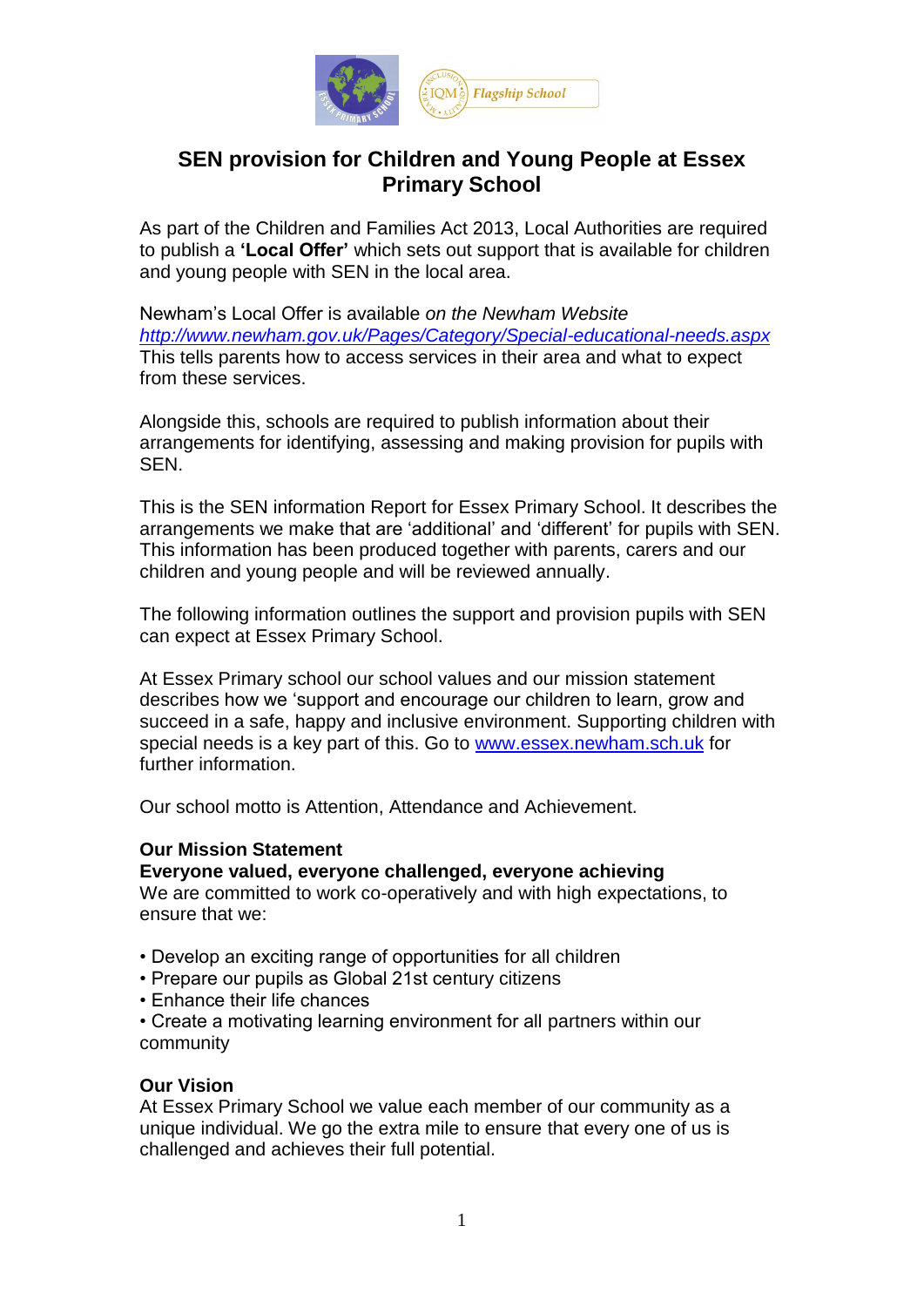

# **Inclusion at Essex Primary School**

Essex Primary School is a holder of the Inclusion Quality Mark with Flagship status. This means that the school is externally quality assured for high standards for inclusion on an annual basis and as a model for other schools. Inclusion considers the needs of all children with physical or sensory needs, social, emotional or mental health needs, communication or interaction needs and cognition or learning needs.

We also place a high value on supporting our children with English as an additional language and meeting the needs of children who are Gifted and Talented.

Essex Primary School has a resourced Provision for children at the Lower end of the spectrum for autism with the highest category of need.

# **Principles**

We share a commitment to the Principles for the provision of inclusive education as outlined in the Children and Families Act 2014 and the recent 0-25 SEN and Disabilities Code of Practice 2014.

- To ensure all children are offered full access to a broad, balanced and relevant curriculum
- All children will be given the opportunity to reach their full potential educationally, emotionally and physically.
- All teachers view themselves as teachers of children with special educational needs or disabilities, teaching such children is a whole school responsibility.
- All children with Special Educational Needs should have their needs met.
- Children's Special Educational Needs will normally be met in mainstream classroom.
- Children's views should be sought and taken into account.
- Parents/carers have a vital role to play in supporting their child's education and therefore good home/school links are established and valued.

### **Special Educational Needs**

Children who are seen and identified as having a Special Educational Need will be placed on a School Support Plan with the full involvement and agreement of parents. The formal process of Assess, Plan, Do and Review will then begin and everyone will be involved throughout the process. A part of this process will involve an Individual Education Plan, which will give them specific targets to work towards. These targets are reviewed termly and a new Individual Education Plan is written. Parents and children will be fully involved in this process. Teachers and the Inclusion Team will always be available to talk them through the targets.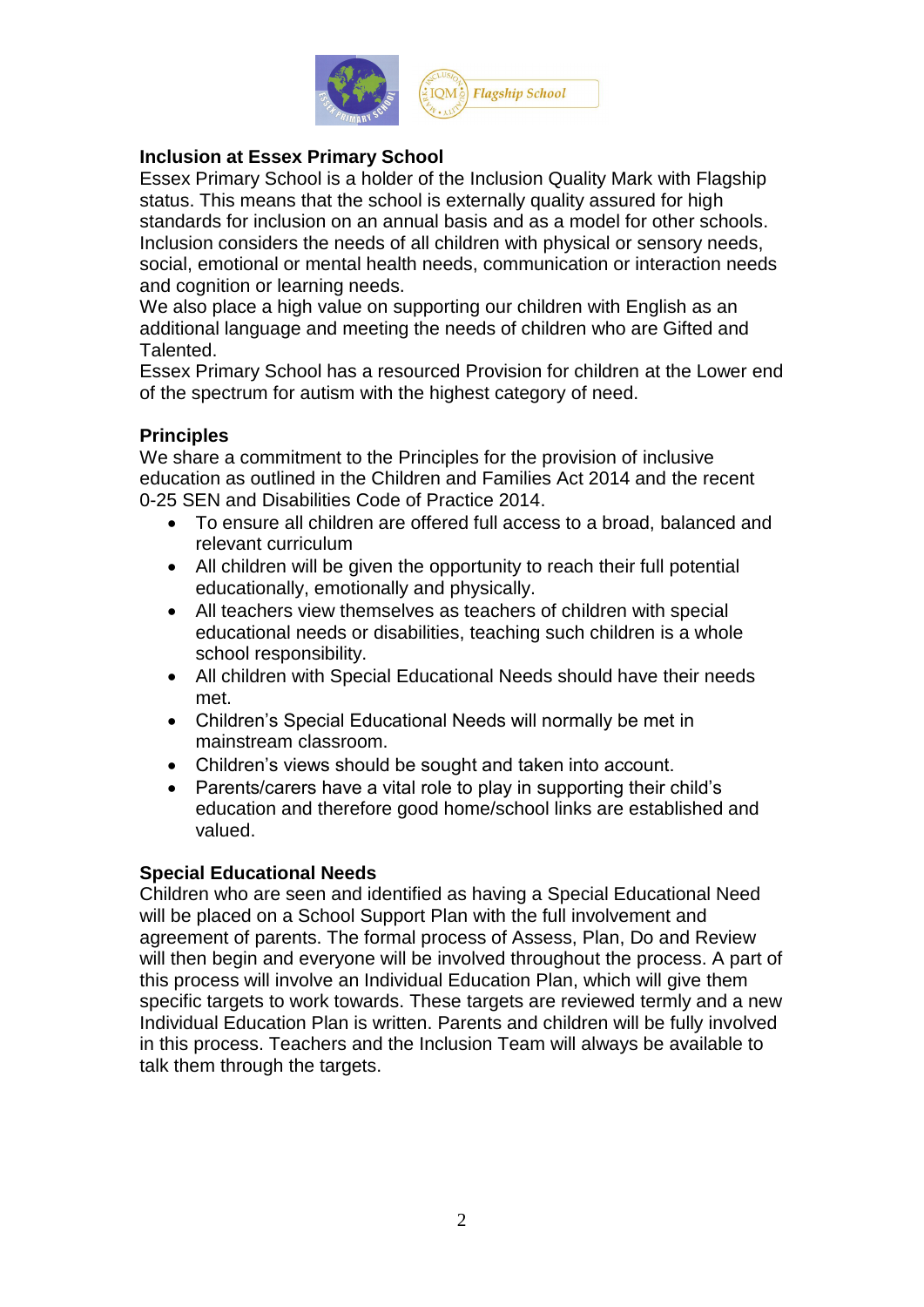

## **More Able/Gifted and Talented**

Essex Primary School is keen to promote the learning skills of those children identified as being More Able whether this is in the area of the arts or sports as well as the academic.

Essex currently extends and enriches the curriculum for these pupils through local and residential trips, visits to universities and colleges as part of our vision for children aiming high, participation in competitions such as netball competitions, workshops such as the Manor Park Soft Federation Orchestra and Oracy club that performed at Stratford Theatre.

This is an area that Essex Primary School is keen to develop and promote through after-school clubs, links with the local community and local secondary school as well as extending learning of the children within the mainstream classroom.

### **Children with English as an Additional Language**

Essex Primary is a multi-ethnic school and highly values the promotion of equality throughout the school. We have a dedicated team within the Inclusion Team as a whole who support new children to the country with a Kickstart Welcome programme. There is close monitoring by the whole Inclusion team for the first two terms to ensure the child's individual needs are met as they assimilate into the school, supporting their learning of English as a second language on entry. The school places a very high importance on helping all children to develop a sense of personal and cultural identity that is confident, open to change, receptive and respectful towards other cultures and people. Teaching takes into account pupils' cultural and religious backgrounds, linguistic needs and varying learning styles. The children feel safe and are able to have their voice heard and all feel respected and valued.

### **Social, Mental and Emotional Health Needs**

The school strives to be a nurturing and supportive environment where children who might be displaying difficulties with behaviour may have an underlying cause. The school will work with parents and additional outside agencies wherever necessary to bring about positive change often for the whole family. Essex Primary School will always put a child's well-being and emotional needs first as these needs have to be considered carefully if a child is to meet their full potential. The school has an ethos that promotes high selfesteem through a positive behaviour management style in the classroom and closely monitors children with this type of need through weekly meetings of the Inclusion Team that includes the School's Senior Management Team. Learning Mentors will support children in the classroom when necessary and the School Counsellor will also support children with social, mental and emotional health needs who are experiencing a period of emotional difficulty and need.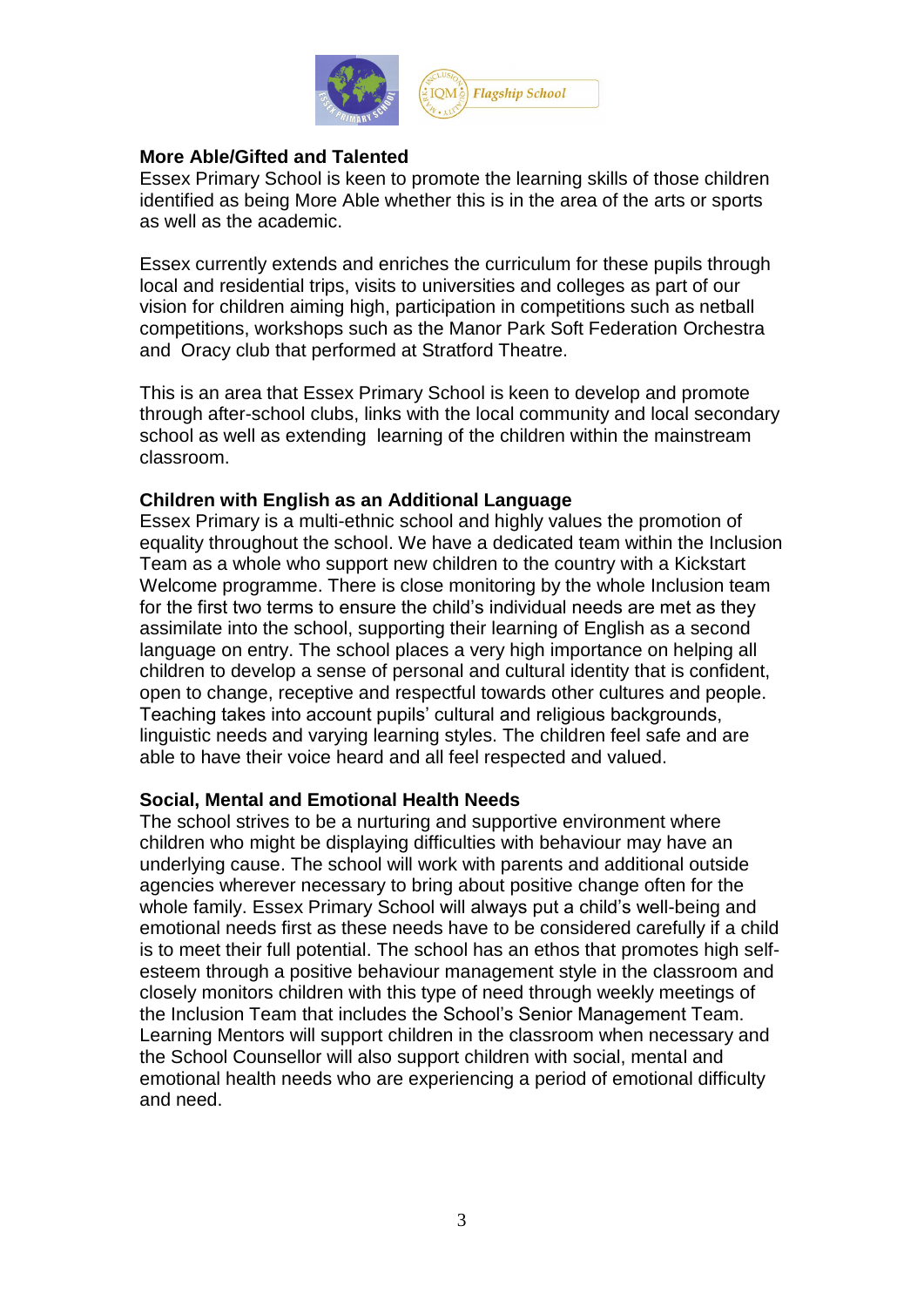

# **The school provides for a range of Special Educational Needs as listed below:**

- ASD/social/communication disorders
- Specific Speech and Language disorders (including selective mute)
- Dyslexia
- Moderate learning and speech and language difficulties
- Dyspraxia
- Fine/gross motor difficulties
- Social, mental and emotional health needs
- ADHD
- Hearing and visual impairments
- Medical needs
- Physical disabilities

The diagram on the next page illustrates the school's graduated response to children's needs. It shows the standard offer of teaching, learning and care for ALL pupils, the additional provision which may be needed by some pupils and the specialist provision available to the few children with significant or complex needs. In addition we have some children whose needs are accommodated within our resourced provision for children at the lowest end of the autistic spectrum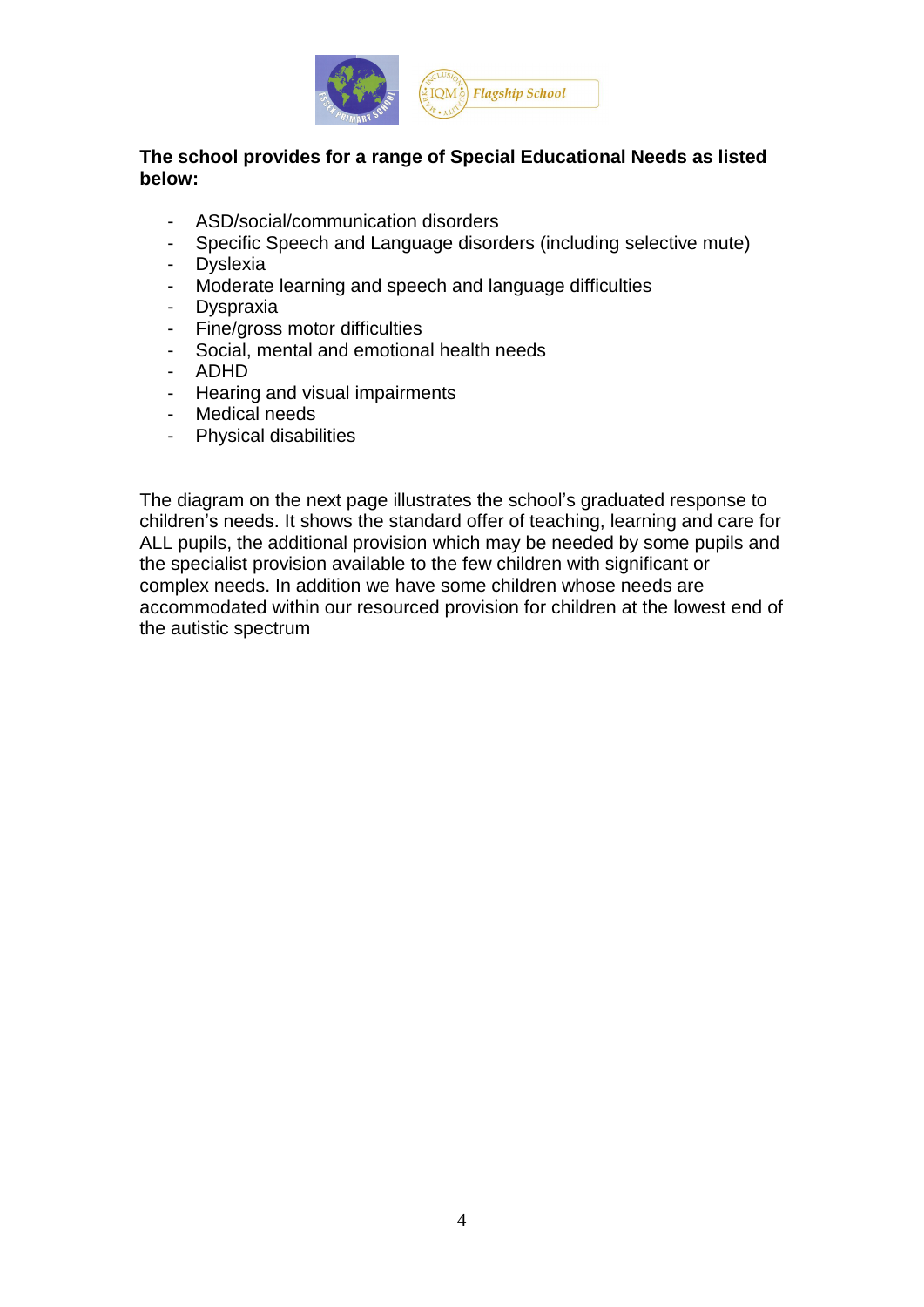

# The Essex Primary School Offer

#### **Some** pupils with additional SEN needs will access: Wave 2 o *Differentiated Curriculum* Interventions additional to, or different from, those provided as part of the school's *usual differentiated curriculum.* o *Targeted interventions and support matched to need* o *Access to additional adult support for group-work and/or specific tasks e.g. support within the classroom, intervention groups, speech and language groups, Literacy Intervention groups or 1:1, social groups, behavioural support, booster groups etc.* Support from a Learning Support Teacher, Learning Mentor, Speech and Language *Therapist or School Counsellor .* **ALL** pupils will access: Wave 1 o *High quality teaching and learning*  o *An interesting and differentiated creative and culturally inclusive curriculum* o *Differentiated curriculum* o *Reasonable adjustments to the environment and equipment for pupils with disabilities* o *Assessment for learning* o *Personalised target setting*  o *After-school clubs and educational visits* o *A nurturing environment* A **few** pupils with complex or significant needs will access: Wave 3 o *A personalised timetable* o *High levels of adult support and small group working* o *Interventions additional to, or different from, those provided as part of the school's usual differentiated curriculum* o *Individualised target setting* o *Access to specialist services and therapists* o *Access to specialist programmes from advisory teachers and therapists e.g. speech and language programmes, literacy /dyslexia programmes, speech and language groups, occupational therapy, physiotherapy etc.* o *Small group or 1:1 additional adult support*  o *A personalised timetable (this could include additional educational visits)* Our ASD Resourced Provision: o *Provides specialist support and resources that are incorporated in the planning for each individual child based on their personal needs and sensory profiles* o *Provides high quality 1:1 support from specialist staff in addition to interventions and strategies designed to develop their independence and prepare them for their future* o *Additional facilities; e.g. trampoline, sensory garden and sensory and soft play room/ dedicated additional space for specific interventions e.g. life skills* o *Multi sensory approach to learning* o *Careful daily curriculum planning that focuses on routine and variety designed to develop their independence* o *Incorporate a variety of strategies and interventions including intensive interaction, Picture Exchange Communication System (PECS), Social Stories, TEACHH, Signalong and SCERTS*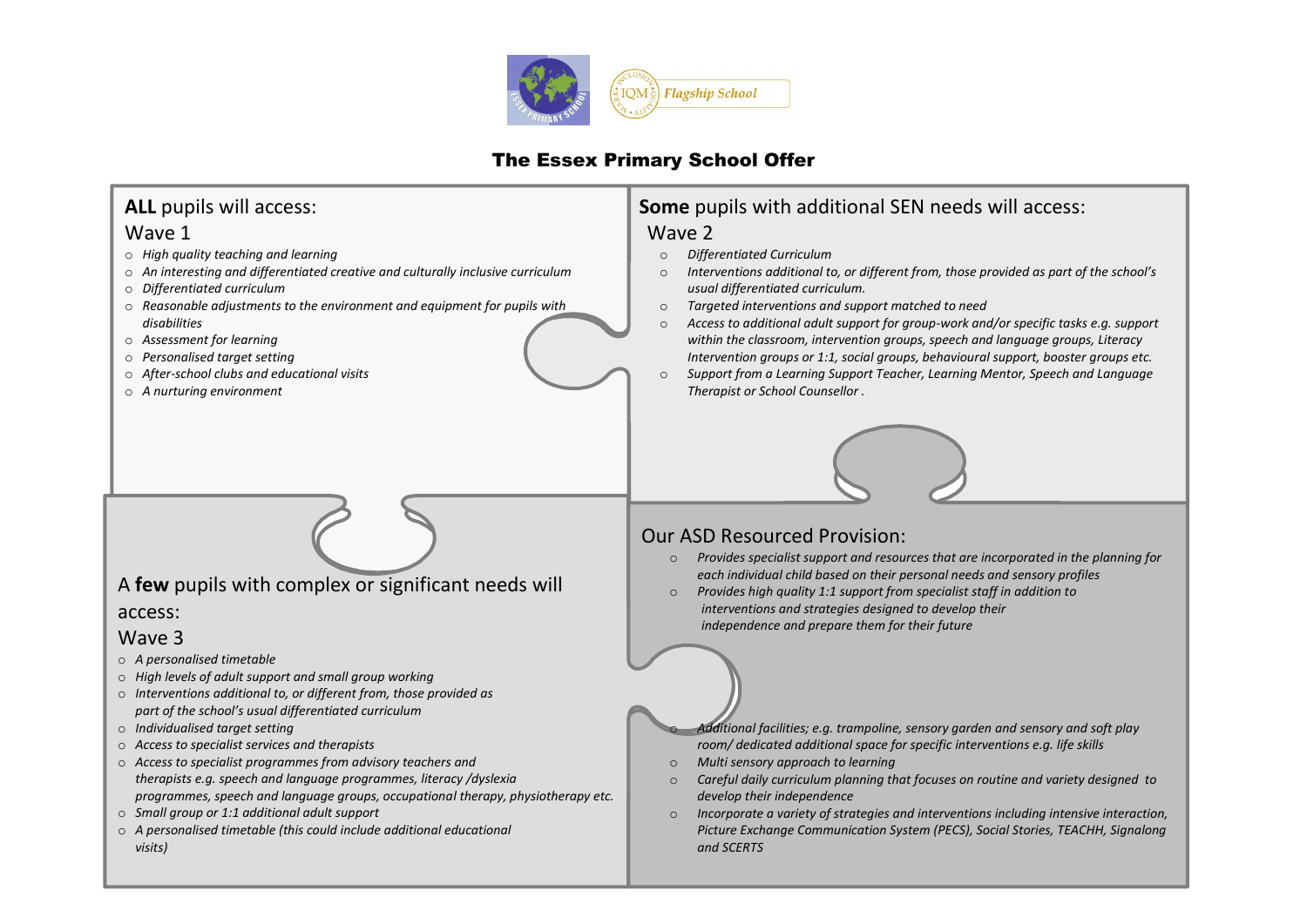

# **SEN Information Report:**

# **More information about Essex Primary School's Offer of SEN provision:**

### **How does the school know when a pupil has learning difficulties or special educational needs?**

- Teachers expressing a concern to the SENDCo, then completing an 'initial concern' form
- Discussions at pupil progress meetings
- Concerns raised by parents/carers
- Initial admissions form in which need/concern stated
- Information/report from other professional, medical etc.
- Specific assessments including standardised assessments e.g. for Wave 3 interventions
- Tracking of pupil's attainment and rate of progress e.g. children working at least one year below their expected age expected level in class and whose primary need is not English as an additional language.
- EYFS children who do not reach the age expected levels in their annual profile
- The school's dyslexia assessment and identification process led by the school's British Dyslexia Association qualified teacher.
- Children presenting with significant difficulties in mathematics
- Weekly inclusion team meetings focused around vulnerable children

### **How is the curriculum matched to pupil's needs?**

- A creative and culturally inclusive curriculum
- Differentiation in curriculum planning and delivery in the classroom
- Differentiation of task
- A variety of teaching strategies
- Multisensory learning opportunities to support different learning styles
- Visual timetables
- Additional adult support (small group or 1:1)
- Grouping for teaching purposes within the class, mixed gender, race, religion and ability
- Intervention groups –Wave 3 reading groups, speech and language groups; Box Clever (EYFS) PECS (ASD pupils), colourful semantics, spelling made easy, Kickstart, Gifted and Talented, social skills, selfesteem, anger management,
- Individualized curriculum for children with SEN; S&L programmes working with NHS Speech and language therapist
- Accessing specialist resources/expertise from other schools e.g. Eleanor Smith/ Reintegration into Education Team
- Additional equipment/resources provided to meet individual needs
- Wide range of after-school clubs
- Use of strategies as recommended by advisory teachers and therapists
- Additional activities from Pupil Premium funding for identified pupils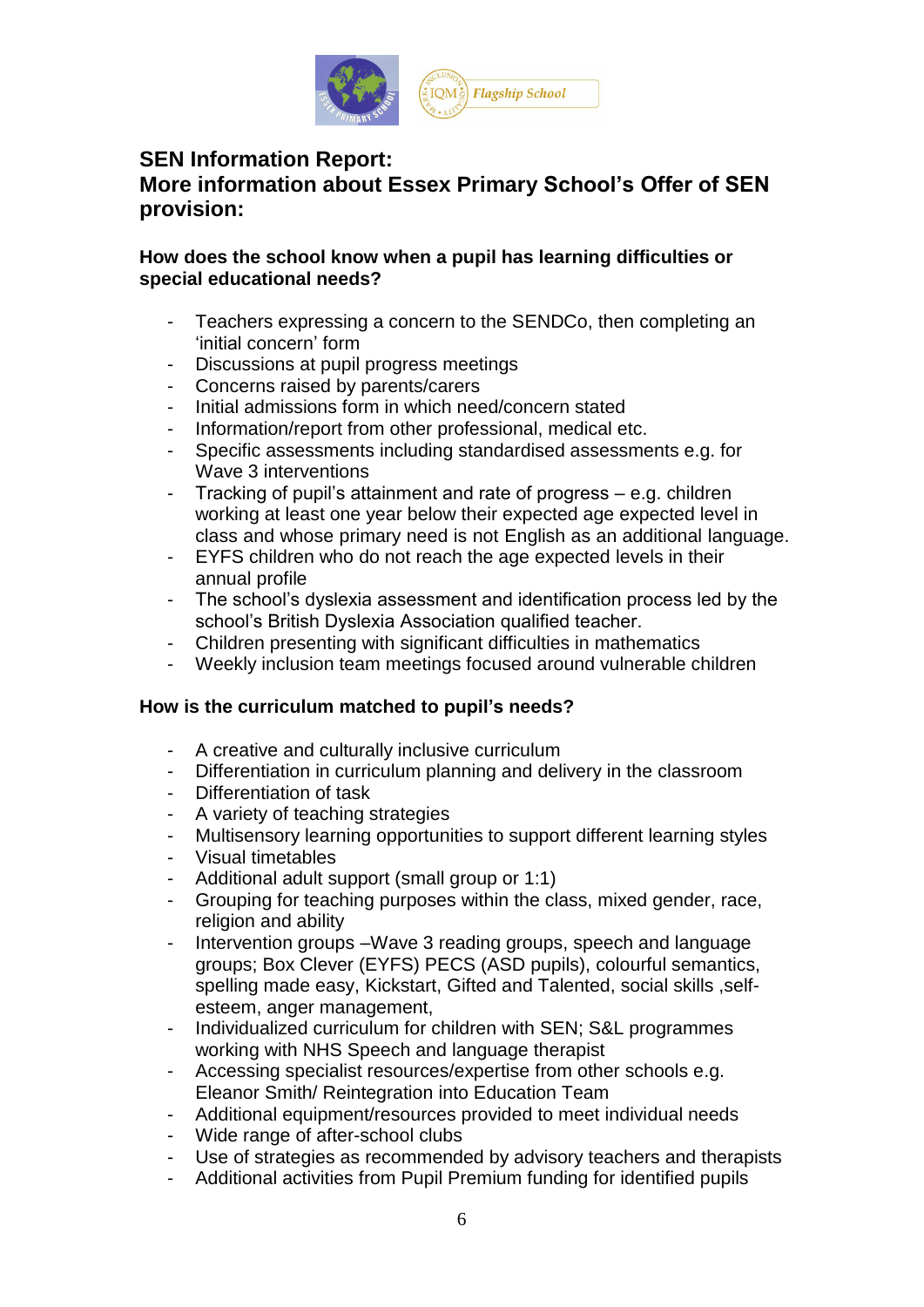

- Special arrangements for tests and SATs
- The use of peripatetic teachers- PE, music
- Targets are individualized and children may have an IEP
- Support is targeted at areas of need

# **How is support organized for pupils with identified special educational needs?**

- Staff deployment is organized well in advance of the new school year with careful consideration as to which staff will work with classes. groups and individual pupils.
- Provision map- allocated resources to year groups and individual pupils against pupil progress
- Teaching Assistant skills matched to pupils' needs
- Termly monitoring and review of allocation
- Support organized to take account of advice from outside agency specialist
- Appropriately trained teaching assistants (TAs) are allocated to work with pupils in small groups in class, with intervention groups, teaching wave 3 interventions or supporting pupils 1:1.
- Pupils who have High Needs Funding are supported through 1:1 adult support for whole or part of the day.
- Appropriate training provided for staff to meet the needs of children.
- Targeted use of pupil premium
- SEN resources managed and maintained by the Resourced Provision manager and SENDCo
- Budget approved and monitored by governors and Head Teacher

# **Arrangements for children Looked After by the Local Authority and also have SEN**

- Key link teacher for pupil(s) to liaise with LA Newham Virtual School, SEN section, Social services and all personnel involved
- Individual key worker for each pupil
- Extra adult support if needed for curriculum access
- Targeted use of Pupil Premium
- Flexible arrangements for parent/foster carer involvement at parents evening/events
- Termly PEP meetings to ensure educational needs are being met.
- School will attend LAC reviews.

### **How does the school know whether pupils are making progress?**

We use these activities/systems to measure impact. Evidence and data is measured against targets. Our main targets for inclusion can be found in our SDP, Inclusion Plan and Equality Duty plan: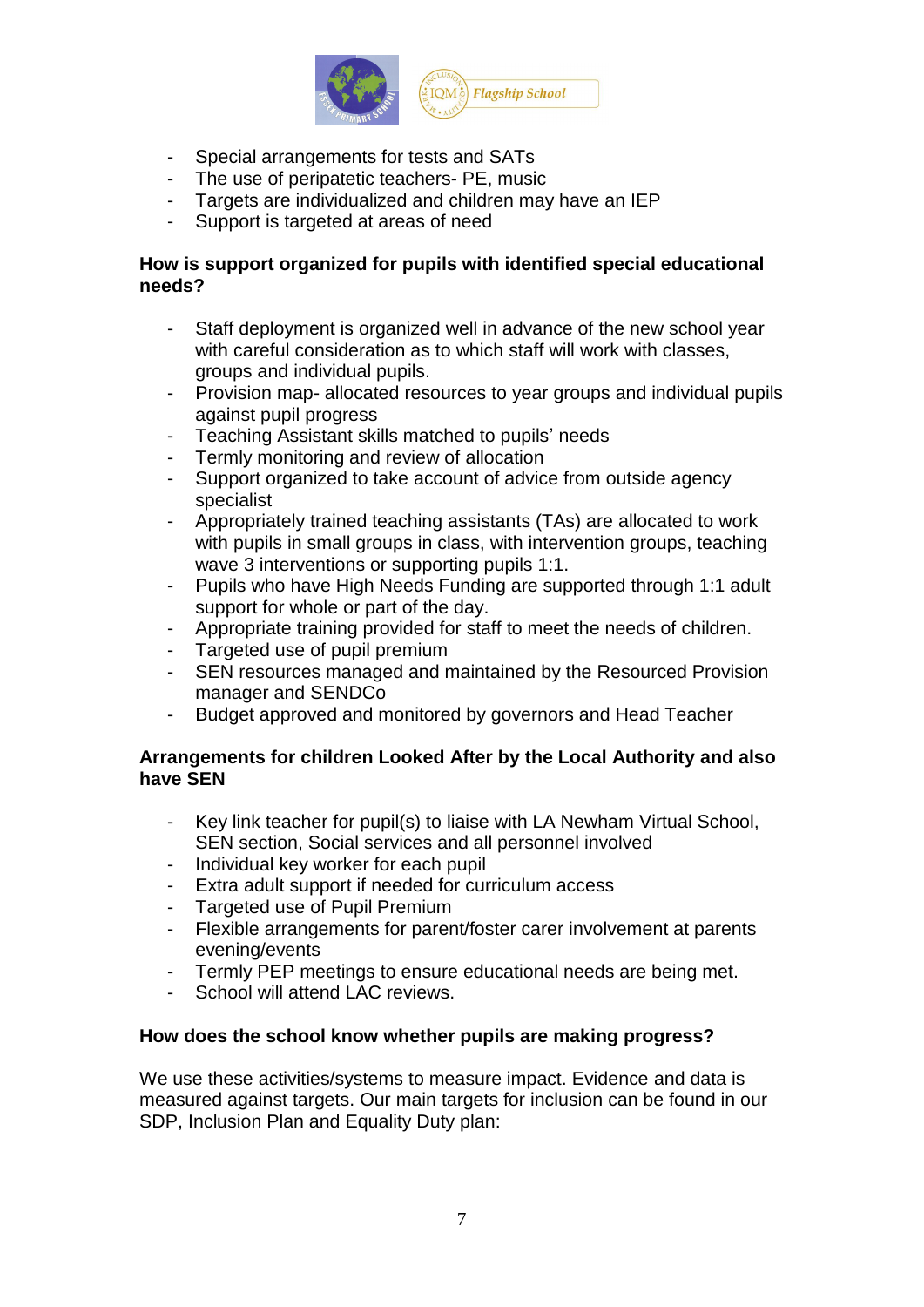

- Teachers' knowledge of attainment and progress within the class on an ongoing basis
- Tracking of pupils' attainment and rate of progress
- Termly pupil progress meetings
- Good communication amongst all school staff
- SLT regularly in classes working with pupils and teachers
- Assessment for learning children evaluate their own learning and receive feedback in marking
- Half termly tracking of progress for target children Termly assessment data for classes and intervention groups
- EYFS pupil profiles document progress through observation and annotations. Parental involvement in children's records
- B-squared and CASPA data
- Provision mapping and reviewing
- Monitoring- lesson observations, learning walks, planning and book scrutiny by SMT and SLT
- Individual reviews of progress through support plans, PSPs, LA annual review systems
- Cycle of monitoring and review of action plans and policies
- Qualitative data/ evaluations
- Feedback from parents/carers
- Pupil voice/feedback/ questionnaire/school council.
- Evaluations from agencies working with the school.
- Staff surveys/ needs analysis/ appraisal
- Termly and annual behaviour data
- Qualitative self-esteem data.
- Assemblies /performances/ classroom displays ECAM concerts
- Governors' views are sought in relation to the School Development Plan and they are involved in policy making and review. They visit school and observe lessons. Postholders report to governors three times a year. They are kept informed about SEND, exclusions, PSP's and developments in the area of inclusion and equality.

### **How are parents/carers informed about how their child is doing?**

- Parent/carer conferences
- Individual Support/Education Plans (IEPs)/Pastoral support plans/behaviour support plans
- Annual Review meetings for those with High Needs Funding and/or **Statements**
- Annual Report to Parents
- Meetings with advisory teachers and therapists<br>- Copies of reports from advisory teachers and the
- Copies of reports from advisory teachers and therapists
- Other more informal meetings
- Parents and carers welcomed in school with prompt access to teachers and SLT
- SLT in playground/school every day at the beginning and end of the school day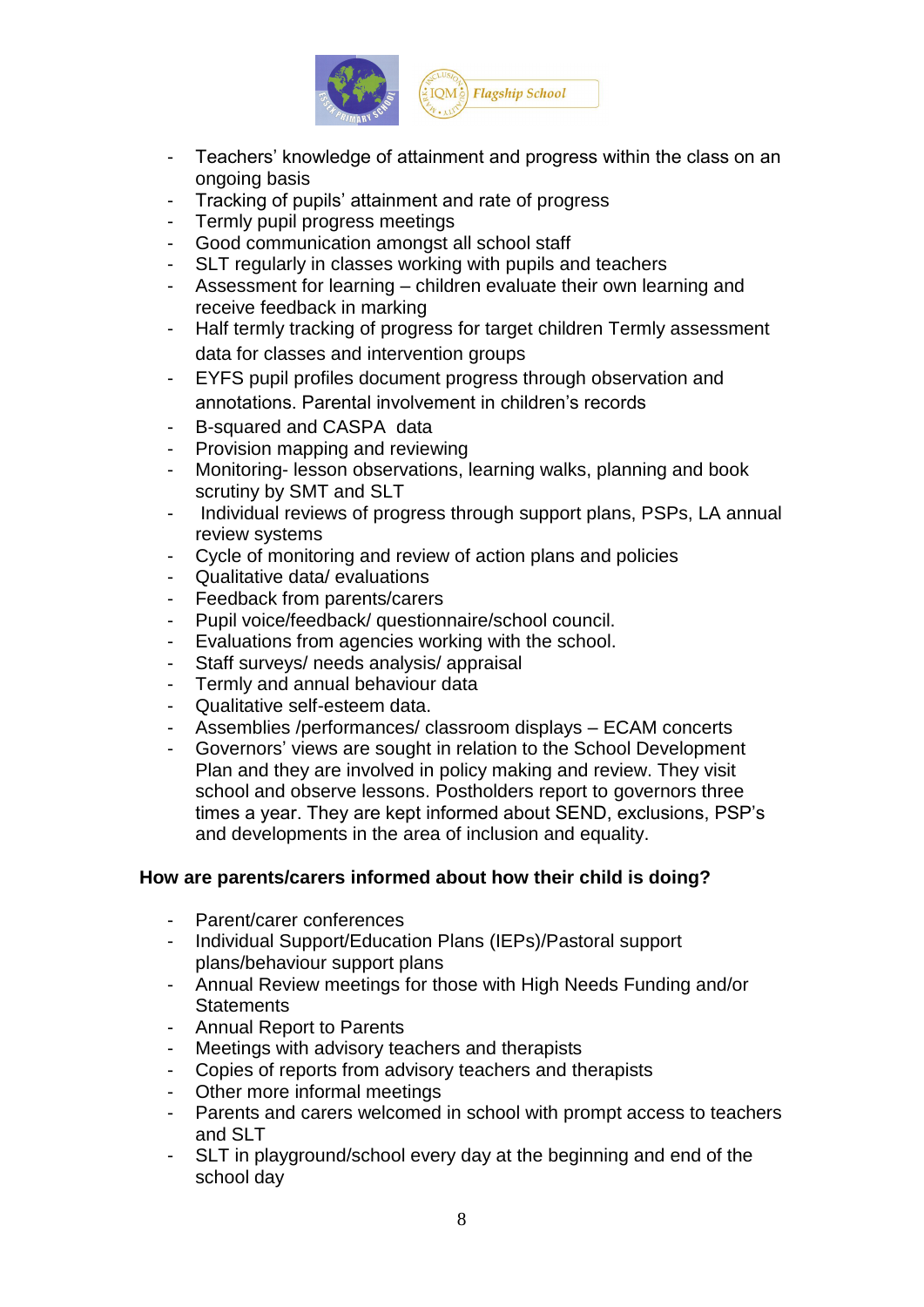

- Attendance meetings
- Home/school logs 2 way dialogue
- Pastoral support plans, behavior support plans

#### **How are decisions made about how much support individual pupils receive?**

- Pupils who have High Needs Funding are supported through 1:1 adult support for whole or part of the day.
- Discussions/ review meetings with parents/carers and professionals.
- SENDCo has termly meetings in SEN Locality Meetings and SENDCo Network Meetings with fellow SENDCos and other professionals.
- Weekly/Termly Inclusion Meetings in school
- Termly cluster presentation to LA and panel of SENDCos to assess high needs funding level
- Termly pupil progress meetings
- Recommendations from advisory teachers or therapists
- Tracking of pupils' attainment and rate of progress
- Class teachers also make decisions about support needed in class for specific purposes e.g. if a pupil has struggled with a concept

### **How does the school know if the extra support is helping pupils to make progress?**

- Tracking of pupils' attainment and rate of progress Termly pupil progress meetings with class teacher
- Termly meetings to discuss impact of Intervention groups
- Teachers expressing a concern to the SENDCo, then completing an 'initial concern form
- Annual review of High needs/ Statement/ECH
- Analysis of the schools provision map to ascertain pupil progress against interventions

### **How are parents/carers informed about their child's needs and what support they are receiving?**

- Parent/carer conferences
- Letters home to inform parents of interventions
- Annual school reports to parents
- Home-school logs 2-way dialogue
- Pastoral support plan meetings and behaviour support plans
- Meetings with advisory teachers and therapists
- Copies of reports from advisory teachers and therapists
- Informal meetings with the SENDCo and/or class teachers
- Annual reviews/PSPs/BSPs
- Meetings with Eleanor Smith/ Reintegration into Education Team.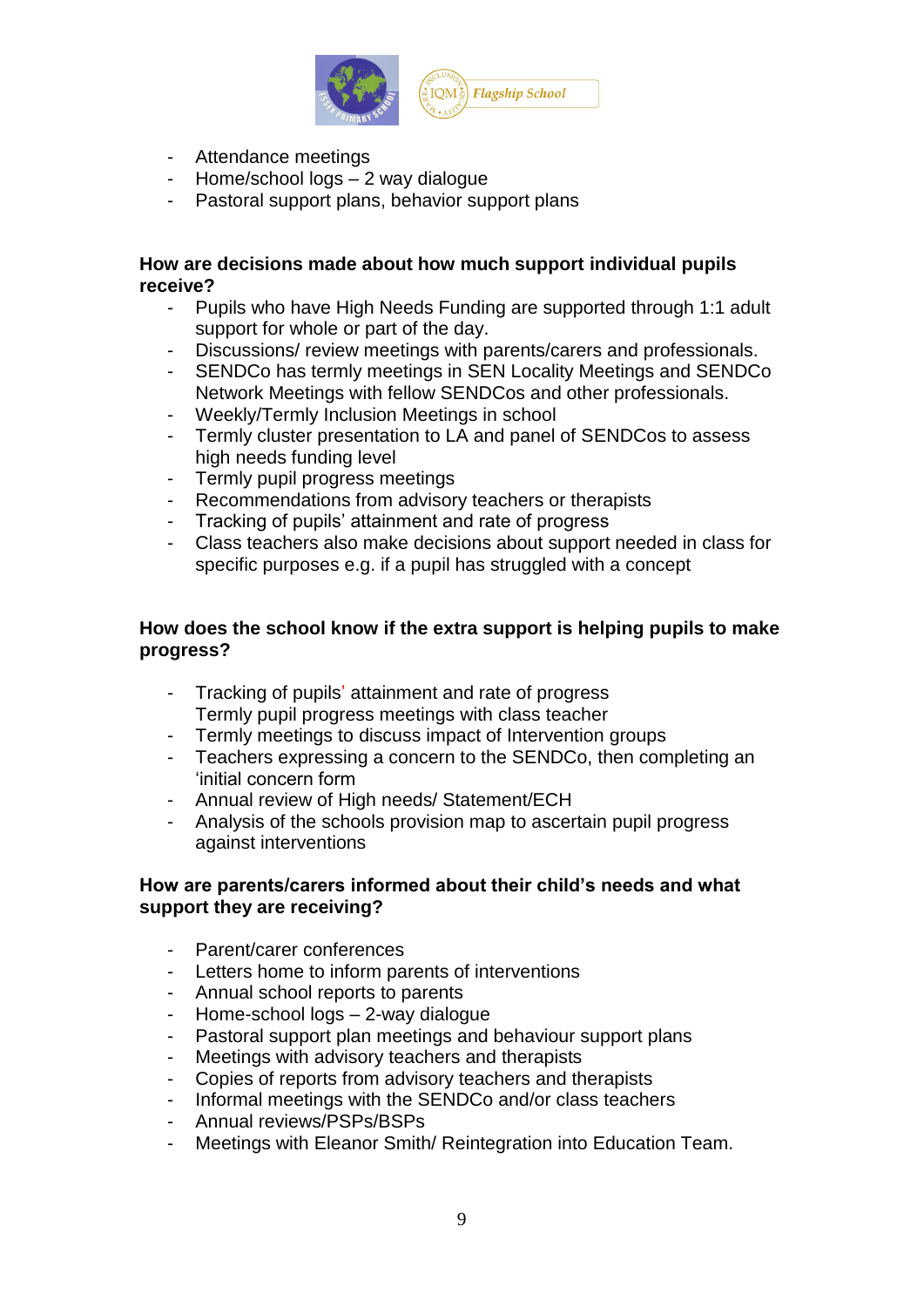

# **How does the school involve parents/carers in planning to meet their child's needs and in setting targets for learning?**

- Parent/carer conferences (termly)
- Share support plans
- Annual Review meetings
- Copies of reports from advisory teachers and therapists
- Meetings with the SENDCo and/or class teacher

# **What expertise and training do the staff who support SEN pupils have?**

Continuing Professional Development (CPD) for all staff is planned and agreed by the Leadership Team and supports meeting the School Development Plan targets.

Staff receive training in the following ways:

- In-house training
- LA training
- Induction for new staff and NQTs
- Training shared between schools as part of School Alliances
- Advice on strategies etc. by advisory teachers and therapists
- Training from outside agencies or providers
- SENDCo and RP manager also provide suitable resources, advice and strategies

Training opportunities to support inclusive practice Sept 15 – July 16 **Staff** 

- Our Speech and Language Therapist Hafsa Patel has provided support staff with training for PECS (Picture Exchange Communication System), Colourful Semantics (grammar and sentence to enhance communication skills)
- Whole staff Safeguarding Awareness training
- Team Teach training (physical restraint) (local authority) for key staff
- Autism awareness
- Whole staff SCERTS awareness training (autism)
- Identifying SEN update training for teaching staff
- Epipen/gastroscopy enter all feeding key staff
- Strategies to support children with Selective mutism key staff
- First Aid training
- Training in the maintenance of equipment for children with hearing aids
- Foundation course for children who are multiply disabled and with complex and profound needs
- Assessment SEN children for progress without levels
- Assessment within the P-scales
- Sherborne techniques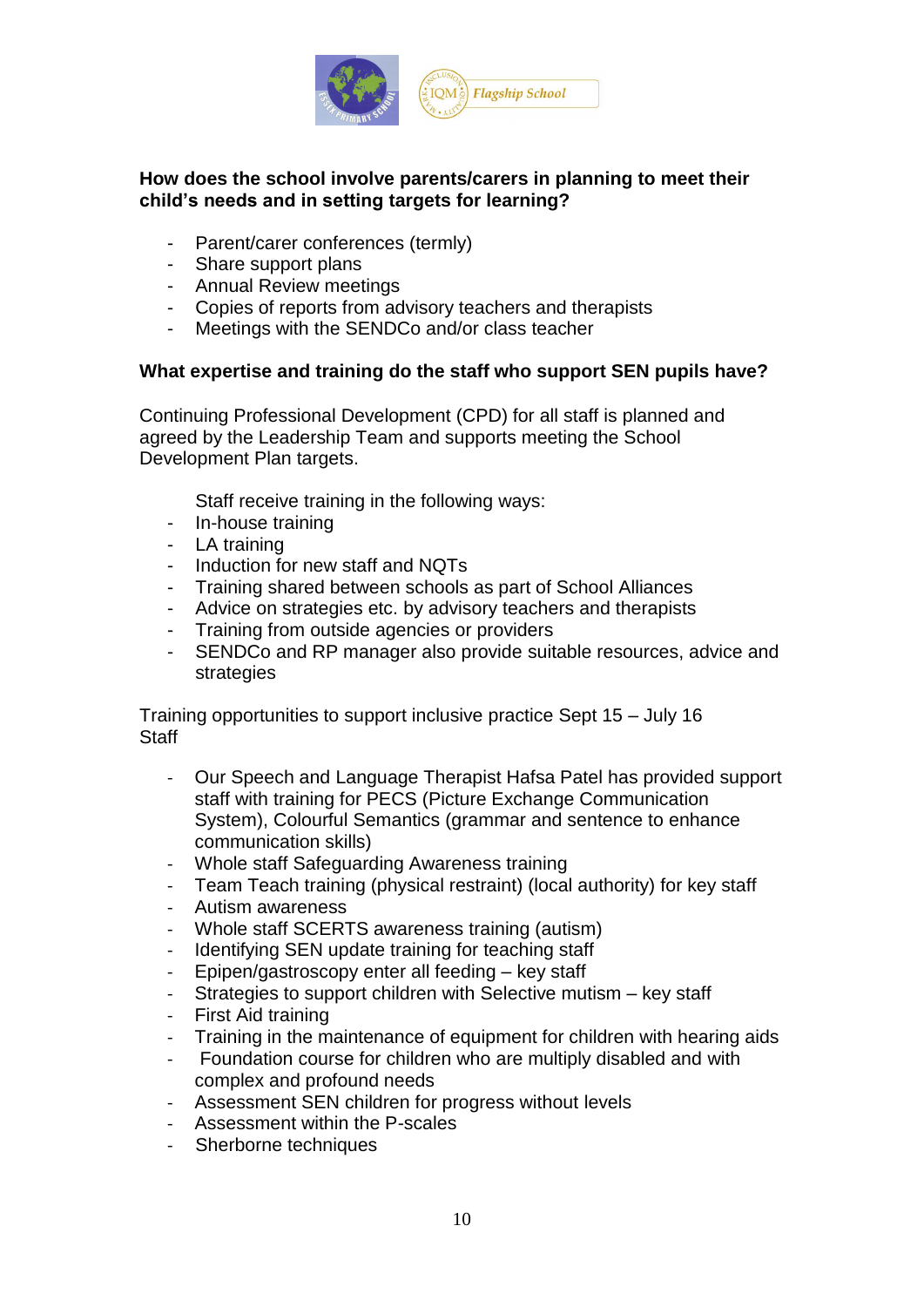

### **Parents**

- monthly ASD support afternoons and training for parents of children with ASD run by the Resourced Provision Manager with the support of Newham Language and Communication Speech and Language therapists and Occupational therapists

Future training and disability awareness:

- Join LA school to school support network. Share expertise x 2 way process.
- Further autism awareness training focusing on P-scales and assessment
- Changes to SEN in the light of the new SEN Code of Practice
- Listening programme
- Dyslexia awareness

# Governors training:

Governors attend regular training which has included, Safer Recruitment, budget and an Introduction to the Governing Body. They met with the Inclusion Quality Mark Assessor to discuss the work of the School. They have also received training in child protection provided by the LA.

# **How are parents involved at Essex Primary School?**

Positive parent involvement and good communication are vital for the success of all children, but is particularly important for children who are gifted and talented or those who are SEN.

- Admission Welcome Booklets/ school prospectus
- Flyers and invitations to school and local community events including parents evenings, celebration of achievement assemblies once a year and special assemblies
- Monthly newsletter to parents
- Letters and phone calls. Letter to inform parents if their child is receiving extra support
- Questionnaires, support plans/annual reviews/parent view sheets prior to reviews
- PPP trainee who will be providing on- site sessions for parents starting in January 2016
- Language and translation support when required
- Playgroup sessions x2 a week which supports early advice and support for parents as well as early identification of needs
- Training and special sessions linked to the curriculum
- Triple P (parenting Skills) training
- Workshops Understanding communication difficulties/ understanding sensory needs relating to ASD
- Sign posting parents to services including the LA Services for Newham children and Young People with SEN and Disabilities.
- Home /school logs
- The school website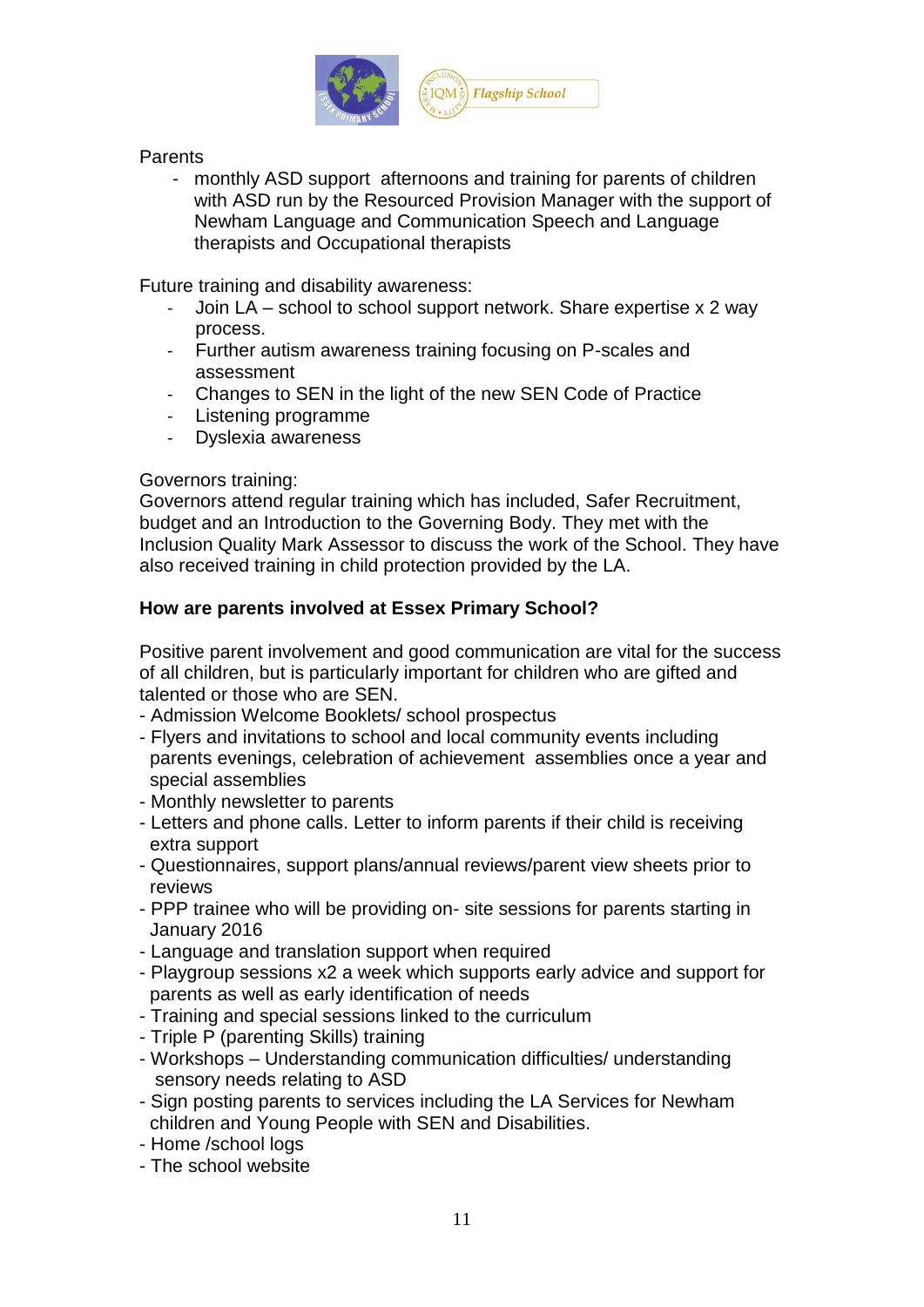

- Specialist-led ASD workshops for parents open to all parents of children identified with autism whether in the Resourced Provision or not
- Supporting parents with programmes or strategies sometimes suggested by outside agencies that might need to be followed at home as well as in school
- Parents of children with physical difficulties or medical needs attend all initial writing, review and updates of care plans

#### **How are pupils with special educational needs consulted and involved in their education?**

- Attendance at Annual Reviews/PSPs/progress meetings
- Written/recorded reports/views of pupils for all educational meetings including PEP meetings for Looked After Children with SEN.
- Person-centred reviews
- Support plans/Pastoral Support Plans
- Asessment for learning pupils evaluate their own learning and receive feedback on marking
- Target-setting
- Pupil voice/feedback questionnaire/school council/equality views
- Learning mentor involvement through groups/1:1 sessions pupil views
- School counsellor feedback

### **What specialist support or services does the school access for pupils with SEN?**

- LCIS (Language, Communication and Interaction Service including ASD specialists)
- Behaviour Support Services
- Complex Needs and Dyslexia Service
- Educational Psychology Service
- NHS Speech and Language Therapy Service
- NHS community Occupational Therapy/Physiotherapy Services
- CFCS (Child and Family Consultation Service)
- DAC (Development Advisory Clinic)
- Child Development Centre (CDC)
- NHS Occupational Therapy Service
- Sensory Service
- Home Tuition Service
- Eleanor Smith School( part time placements for Pupils with EBSD)
- Social Care Services including The Disability Team
- Reintegration into Education Team exclusion provision

#### **How are classrooms and other areas of the school adapted to meet pupil's individual needs?**

- Hygiene/changing rooms
- Soft play and sensory room
- Disabled toilets for children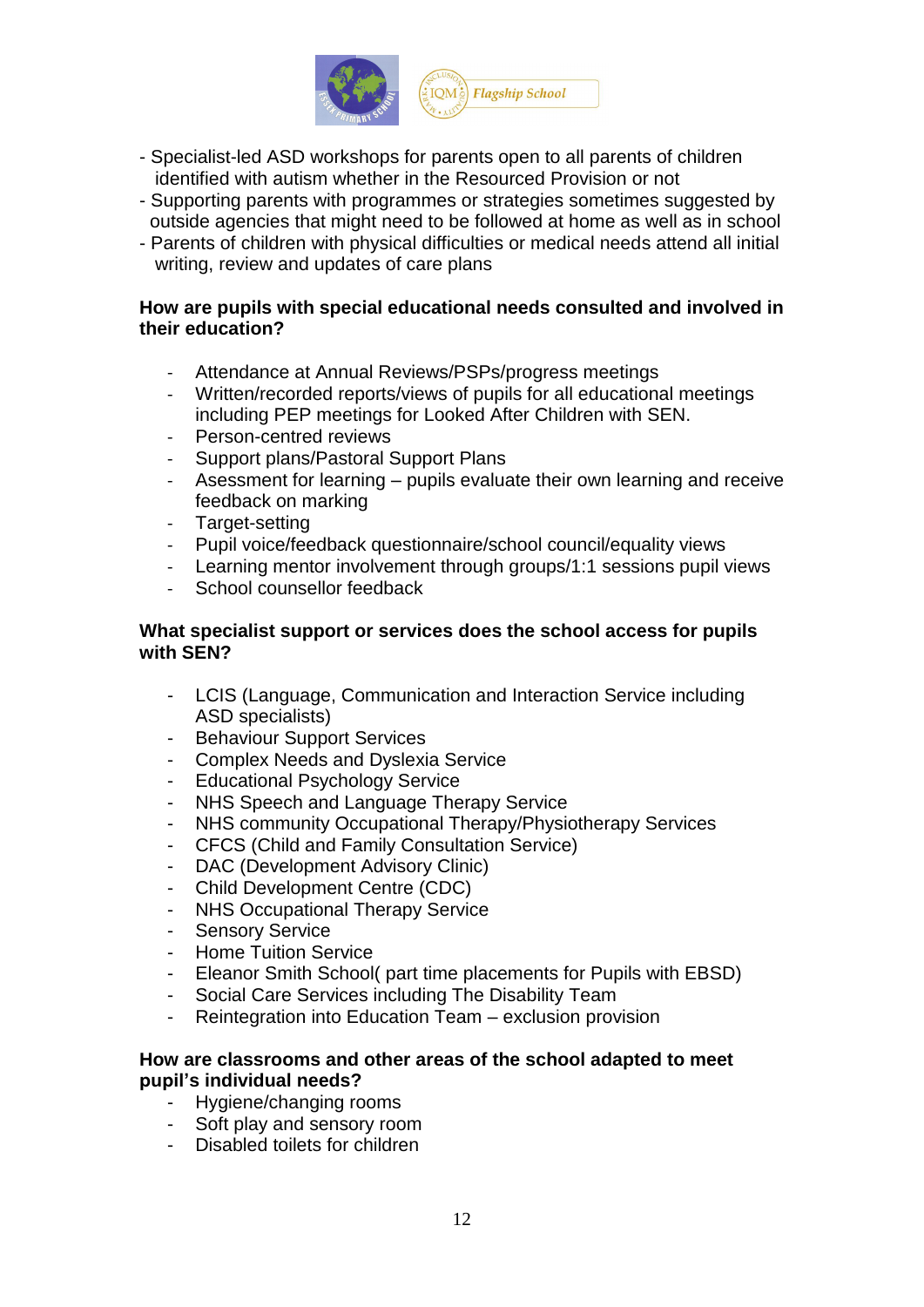

- Adapted toilet to enhance learning for those learning toileting independence.
- Additional classroom space and time for learning life skills for children with ASD
- Additional play area for children with ASD to include sensory focused toys and equipment e.g. trampoline
- Lift access to staff room for people with a physical disability
- Adult toilets with wheelchair access in parents room and KS2 area.
- Additional play area adjacent to KS2 playground for developing balance/upper body strength
- Sensory garden
- Wider corridors
- Resourced Provision classroom as dedicated space to children with high level of needs on the autistic spectrum.
- Some children with more complex needs may benefit from some life skills such as shopping and 'no-cook' cooking.
- Communication passports are created for some pupils with more complex, significant needs. These are for new teachers/new schools with information about the pupil, their learning and strategies that have proved useful.
- Some children with high levels of needs will have an area of the classroom dedicated as an additional work station for intensive work when following focused work or individual programmes as part of their 1:1 support. This may include NOW and NEXT boxes and choosing boxes.
- Visual timetables in classrooms for children needing visual reminders of the structure of the day.
- Access plan is prepared and approved by the Governing Body under paragraph 4 of Schedule 10 of the Equality Act 2010

### **What arrangements are made to support pupils with SEN taking part in after school activities outside the classroom, including school journeys?**

- Some children may require extra support and preparation before the visit e.g. Photos or a pre-visit
- Use of accessible places and transport
- Pupils are involved in planning risk assessments so that they are prepared for the visit, have considered any possible danger points and ways to keep safe
- Specific risk assessment considerations e.g. medical, adult support, transportation e.g. on stairs, lifts etc. or the use of a taxi
- A trained 1<sup>st</sup> Aider on each trip
- Differentiated activities
- Extra adult support where it is required /very high levels of need
- All pupils welcome at after school clubs
- Reasonable adjustments are considered to ensure equality of access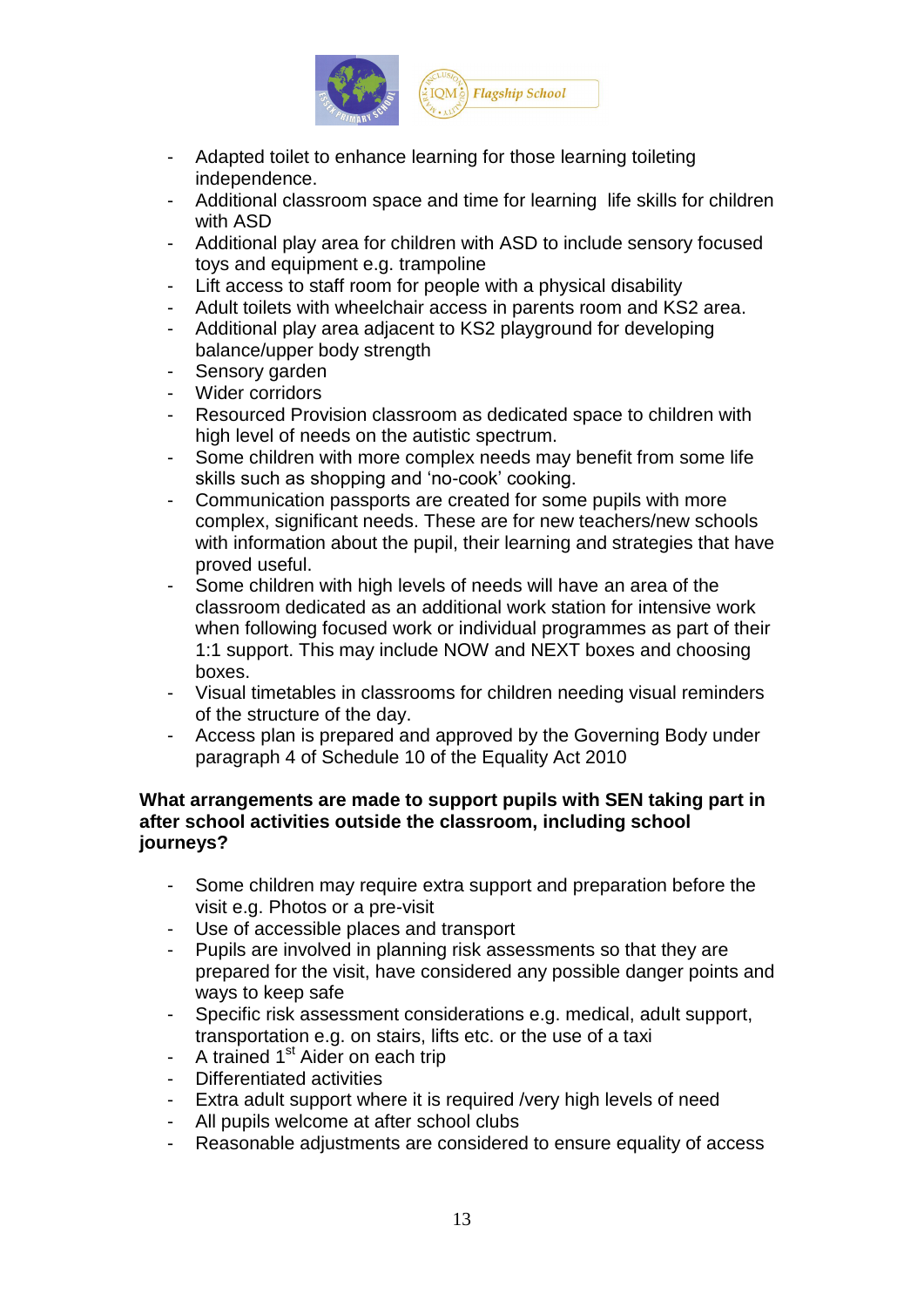

# **How will the school prepare and support pupils who are transferring to a new school or are joining Essex?**

- Liaison with previous school/ learning and health support services
- Admissions meeting
- Use of bilingual staff
- Staggered admission programmes
- Transition visits to the new secondary (or alternative primary) schools for some pupils, especially those with more complex or significant needs
- Transition booklets are created for some pupils with more complex or significant needs with photos and information about the new school
- Follow advice and recommendations from advisory teachers and therapists
- The Inclusion Manager or SENDCo attend the SEN Secondary Transition meeting in June and discuss individual pupils with colleagues from their secondary schools, requesting that some pupils are placed with their friends to aid transition
- Year 6 Annual Review meetings for those with High Needs Funding; secondary colleagues invited
- Secondary schools discussed thoroughly at year 5 Annual Review Meetings

 SEN Assessment and Commissioning Lead Officer/Monitoring and Assessment Officer invited to the meeting to ensure local authority have a clear picture of the needs of the child regarding secondary placement

- Access to the Brilliant Club for identified Pupil Premium pupils

# **What are the arrangements for the admission of disabled pupils at the school?**

- A child with significant needs or disabilities will be assessed for their individual needs prior to admission
- Where appropriate, the school will liaise with the previous school, medical practitioners, the borough services available for children with disabilities and parents/carers to ensure the appropriate resources and trained staff are in place to meet the needs of the child
- A risk assessment will be carried out where required to ensure the safety of the child and support staff e.g. around moving and handling as outlined in the school's moving and handling policy
- Wherever possible, the school provides ongoing training so that staff are available and ready-trained for supporting children with disabilities e.g. regular epipen training, asthma awareness training, moving and handling training, hoist training, diabetes management and interventions etc.
- Entry may be staggered if this is in the interest of the child's well-being or safety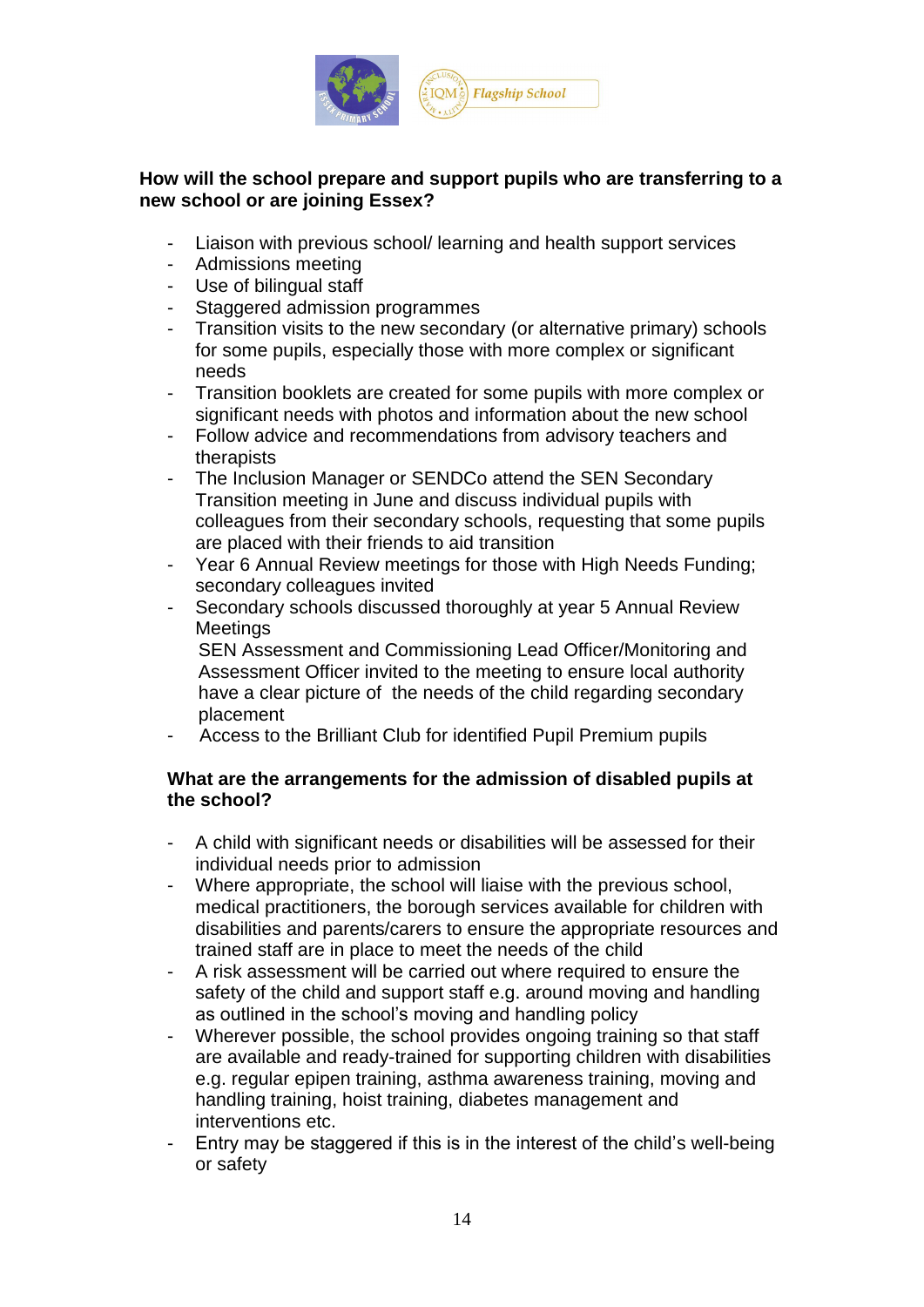

- A care-plan and appropriate training will be in place to meet the needs of a child with medical needs
- The access plan goals as part of the access plan are reviewed annually as prepared by the school's governing body (under paragraph 4 of Schedule 10 of the Equality Act 2010

#### **What steps does the school take to prevent disabled pupils from being treated less favourably than other pupils?**

- Careful consideration of a disabled child's individual needs and adjustments made so that they are not excluded from any areas of the curriculum available to other children in the school e,g. provision of a taxi or additional adult(s) for a school trip
- Breakfast and Homework club that is offered with the provision of adult support where needed
- A comprehensive range of extra-curricular activities and clubs available to children with additional needs inclusion entitlement being encouraged to attend
- Risk assessments, training and care plans ensure all staff concerned are familiar with a child's individual needs and difficulties
- SEN children represented on the school council
- Children with specific High Needs and disabilities may have access to additional resources provided by the school e.g. extra swimming, PE, dance, music, art, cooking or access to play equipment etc. They also have had additional trips specifically for SEND children to access sports competitions or visits e.g. Lords cricket ground.

# **How does the school prepare their pupils for their next stage of education and for adult life?**

- SENDCo and Year 6 teacher representatives and Learning Mentors attend the SEN Secondary Transition meeting and discuss individual pupils with colleagues from their secondary schools, requesting that some pupils are placed with their friends to aid transition
- Year 6 Annual Review and transition meetings for those with High Needs Funding; secondary colleagues invited
- Local Authority Special Educational Needs Officer invited to attend Year 5 annual reviews for children with High Needs Funding where parents can express their preference for their child's application for secondary school in the following year
- Transition visits to the new secondary schools for some pupils, especially those with more complex or significant needs, ideally with a friend
- Transition booklets are created for some pupils with more complex or significant needs with photos and information about the new school
- Follow advice and recommendations from advisory teachers and therapists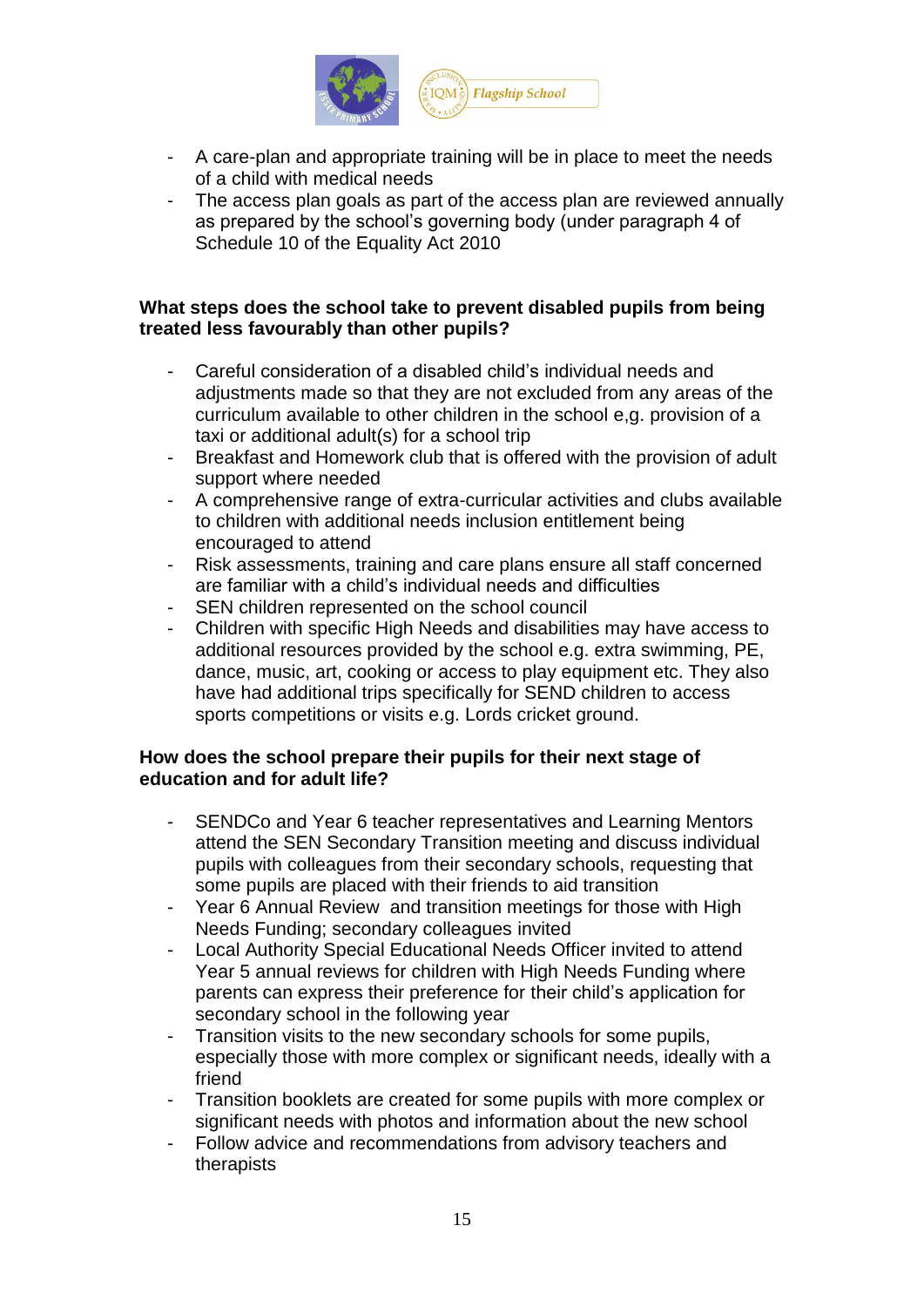

- Some children with more complex needs may benefit from some life skills e.g. organizing their own equipment, using planners
- Y6/Y7transition projects
- PSHE drug awareness/ sex education/e-safety
- Educational visits that raise expectations and experiences towards adulthood e.g. residential trip, university
- Additional school responsibilities
- Secondary school Saturday club

# **How does the School support pupil's overall well-being?**

- PSHE/Philosophy lessons and circle time activities
- Learning mentors (social/self-esteem/ positive interaction groups, individual sessions)
- Rigorous behaviour systems,
- Positive behaviour rewards, awards
- Attendance awards
- Playground peer mediators, play leaders
- Support from the learning mentor for mid-phase admissions
- School Counsellor
- Multi-agency meetings for vulnerable pupils
- Liaison with school nurse and health visitor
- Social care core groups and conferences
- Theatre performances to raise awareness
- After school clubs
- Healthy Eating projects
- Walk to school project
- Educational Psychology Service Resilience Project, Kidscape Project( Anti-bullying)
- Buddy systems in class
- Displays communicate school ethos
- School Council
- SLT readily available for both parents/carers and children/ on duty at lunchtime
- Anti-bullying week, Cultural week, Black History month.
- Related School policies include: Equality Duty, Accessibilty policy and scheme, Safeguarding, Inclusion, Anti-bullying, Behaviour. E-Safety, Intimate Care

#### **Who can parents/carers contact to talk to about their child's special educational needs?**

Class teacher

Janet Price – SENDCO who can be contacted on the school telephone 0208 472 0322 or school e-mail info@essex.newham.sch.uk Gaynor Jackson \_ Teacher in charge of Resourced Provision (for ASD concerns/advice) Sue Montgomery – Family Support Worker – Y5/6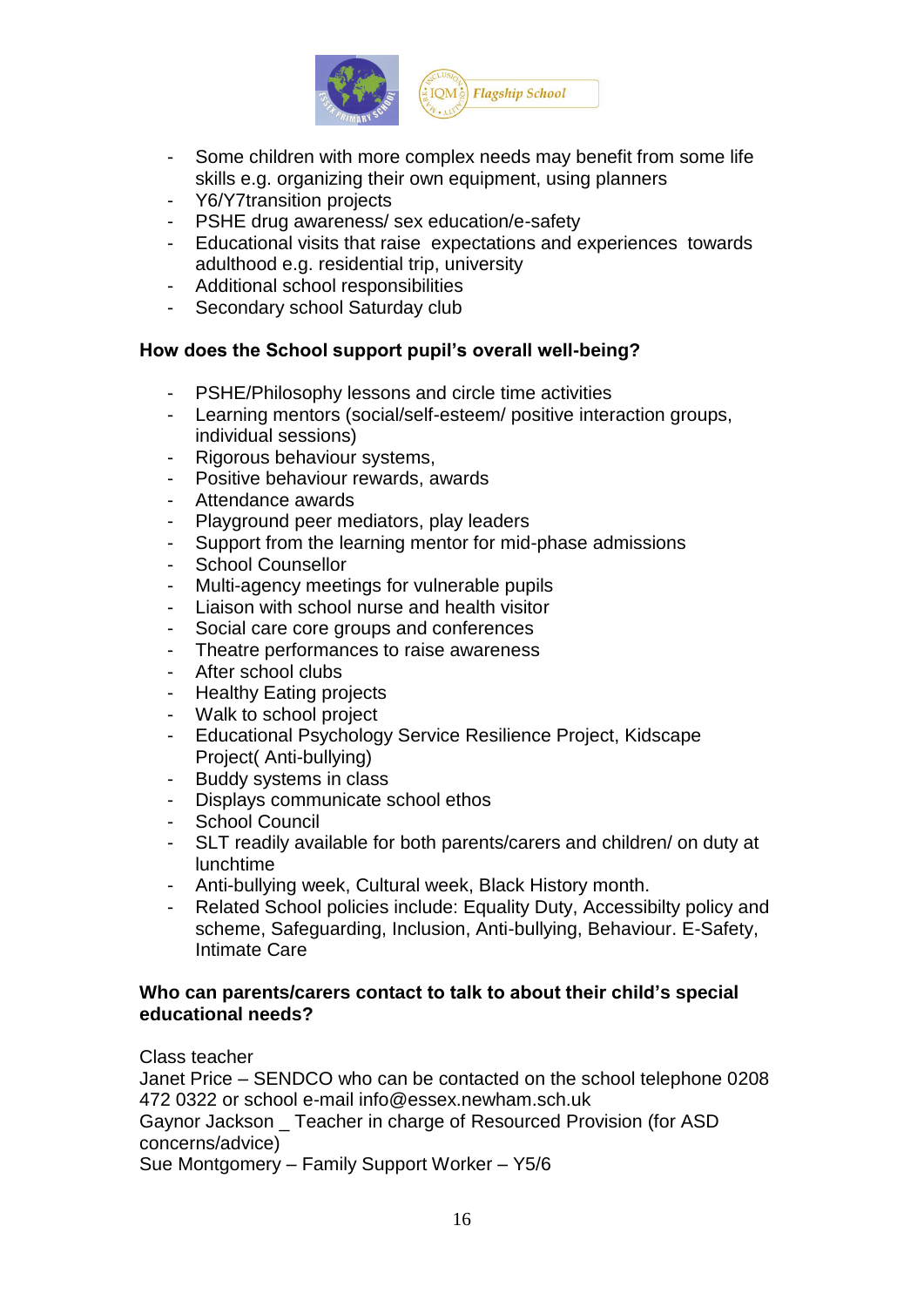

Mary Jones– Learning Mentor – Y3/4 Shamim Patel – Learning Mentor Early Years Nadia Tamim – Learning Mentor Y1/2 Andy Watson- School Counsellor (Fridays) Hafsa Patel – Speech and Language Therapist (Wednesday) Local authority - SEN Assessment and Commissioning Lead Officer/Monitoring and Assessment Officer: Alison McIlwraith

Newham Parent Partnership Service The Web Building 49-51 The Broadway **Stratford** London E15 4BQ Tel: 0203 373 2871 ext 32871 Fax: 0208 472 7340

Email: [Jasweer.Sagoo@newham.gov.uk](mailto:Jasweer.Sagoo@newham.gov.uk)

Bola Ajilore – School Nurse - 07534985064 Local Authority SEN section - Children and Young People's Services – 0208 430 2000 373 Parent partnership Service – 02033732871 Behaviour Support Service- 0208430 6538 Language Communication Interaction Service – 02073451890 Complex Needs and Dyslexia Service - 02084752309 Educational Psychology Service – Children and Young People's services-0208 430 2000 Child and Family Consultation Service – 0207055840 Speech and Language Therapy NHS – 02070596886 Church Road Medical Centre – 0208 478 6893

Key School documents can also be accessed on the School website and MLE and include The Equality Duty (information about how the School is compliant with its duties under the Equalities Act 2010, Anti-bullying Policy, Inclusion Policy, Accessibility policy and Safeguarding Policy, also a Statement of how the school pupil premium allocation and the plans to spend it in the current year, and, for the previous year. The School provision map is available on request.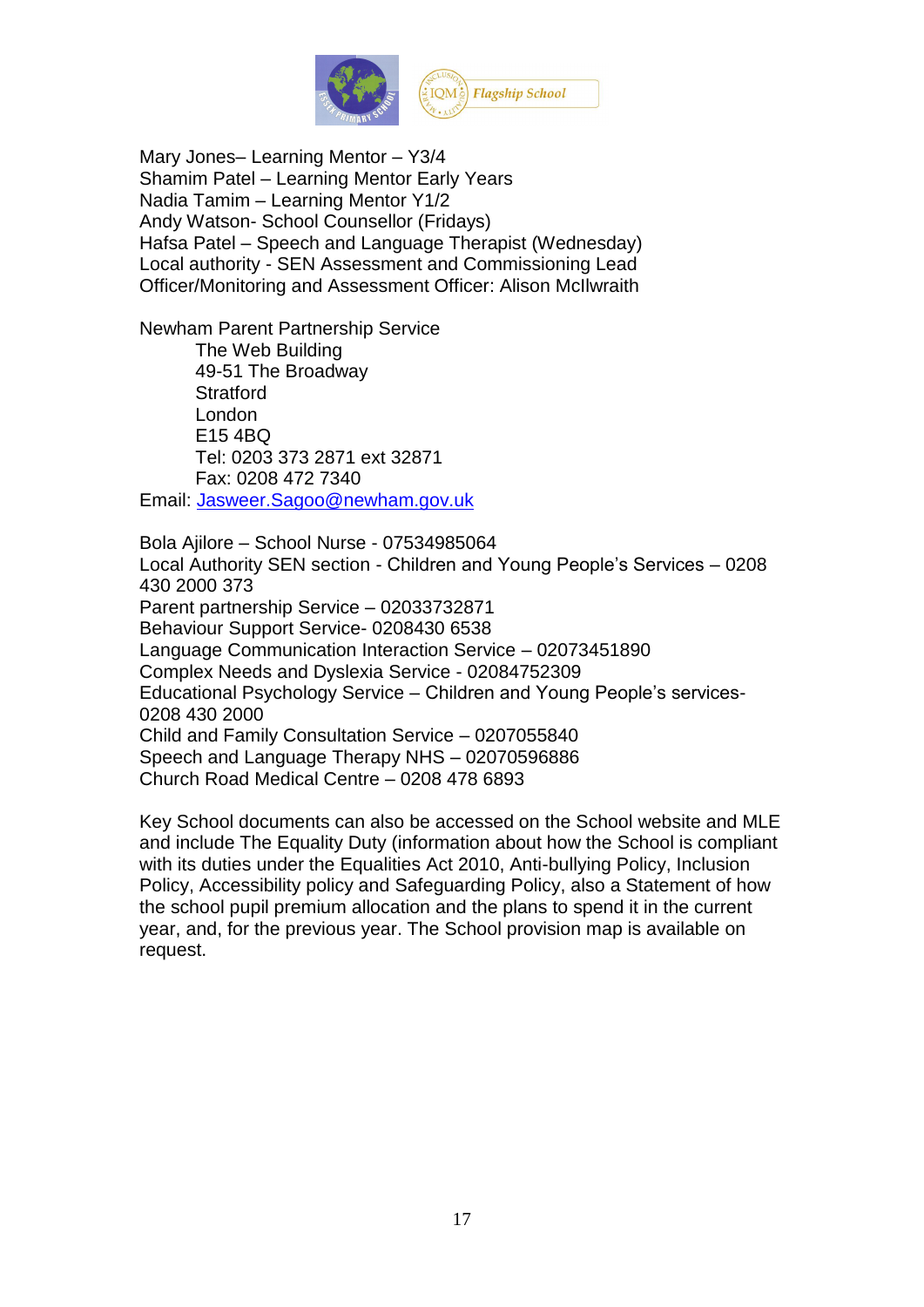

# **Who should parents/carers contact if they have a complaint about the SEN provision in the School?**

Parental concerns will usually be addressed to the child's class teacher. Should a parent wish to make a complaint, they should be referred to the Head Teacher, who will seek an informal resolution.

In the event of the complaint not being dealt with satisfactorily, then the parent can contact the Link Governor for special needs to discuss the matter further. Working together the Head, Governors and parent should find a satisfactory solution to any problems (for further details see school procedures for dealing with complaints).

Janet Price 06.12.15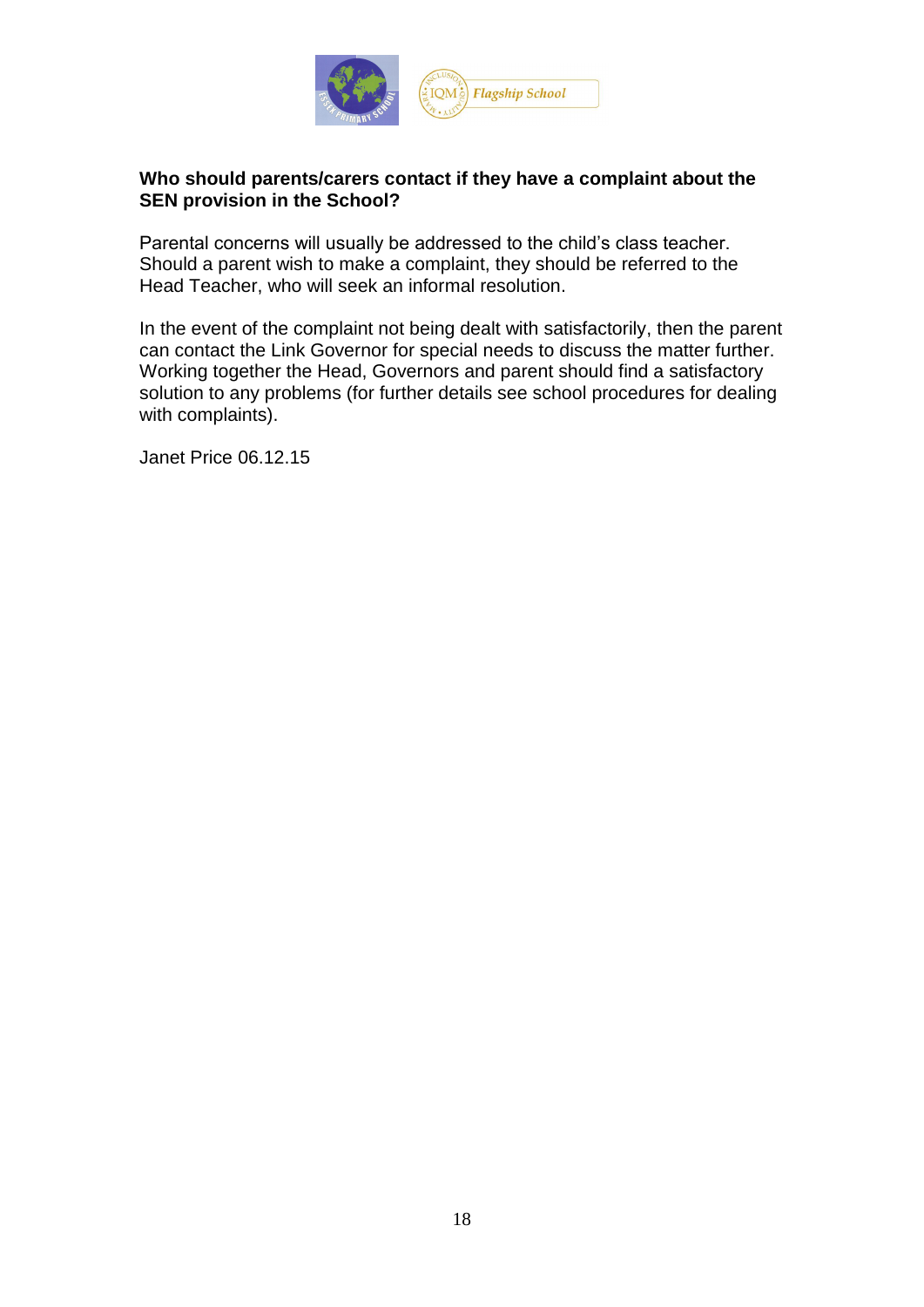

**Here are some of the questions asked by our parents and carers about the SEN provision in our school:**

**How is my child supported in class?**

**Will my child always need support?**

**How will I know my child is making good progress despite their learning difficulties?**

**How can I help my child at home?**

**How many times is my child screened on special needs from nursery to Year 6?**

**How can my child communicate well with other children?**

**What is SEN and how is it defined?**

**Is my child really SEN or is he just lazy?**

**What training and experience do staff have about my child's area of difficulty?**

**How can I make sure my child's support at secondary is as good as it is at Primary School?**

**How long will my child be SEN for?**

**How are the needs of my child passed on to a supply or cover teacher?**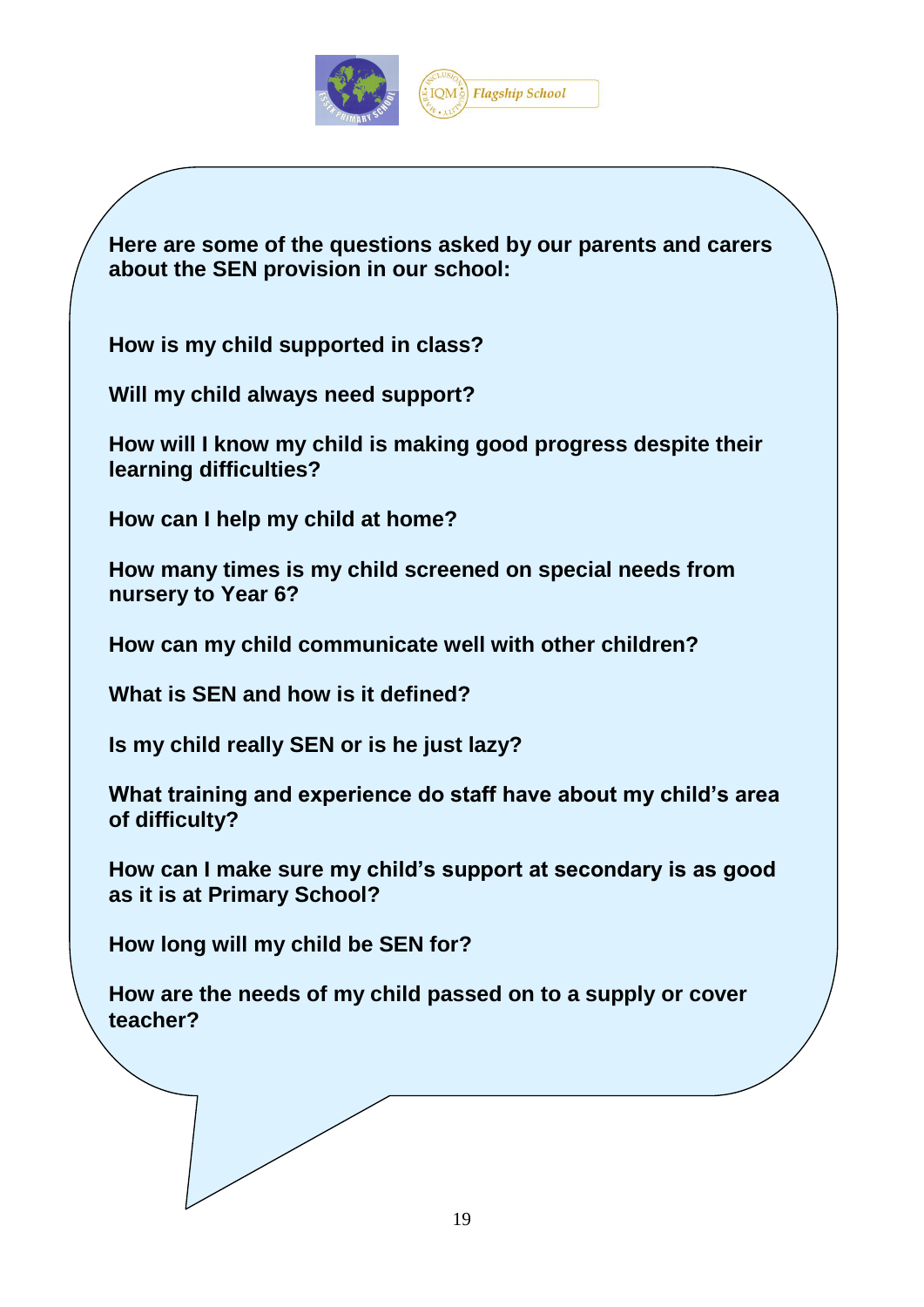

**Here are some of the questions asked by our children and young people about the SEN provision in our school:**

**Why do some children go out of class and what do they do?**

**What makes a child have special educational needs?**